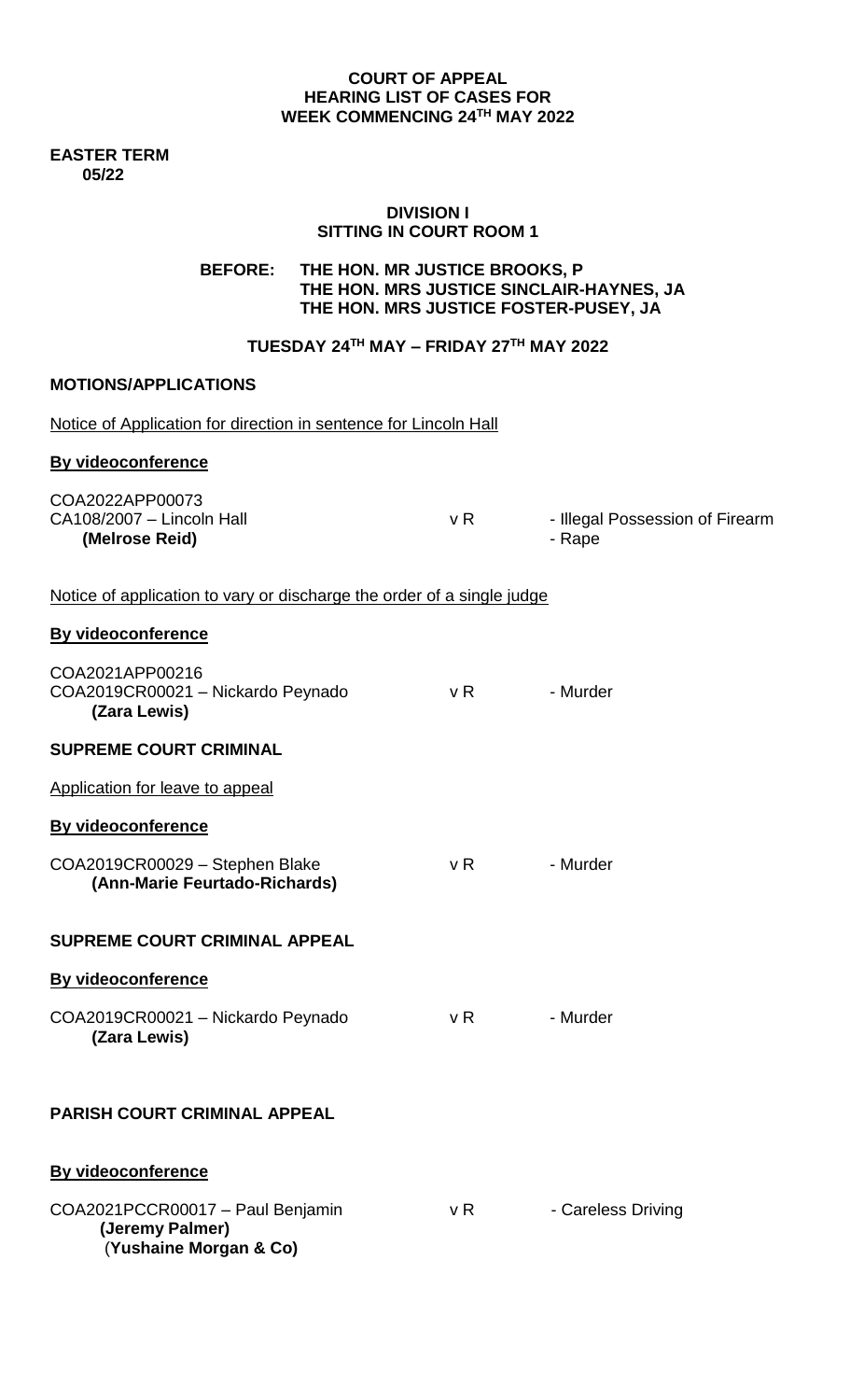### **DIVISION II SITTING IN COURT ROOM 2**

### **BEFORE: THE HON. MR JUSTICE F WILLIAMS, JA THE HON. MRS JUSTICE DUNBAR-GREEN, JA THE HON. MR JUSTICE BROWN, JA**

### **TUESDAY 24TH MAY – FRIDAY 27 TH MAY 2022**

### **SUPREME COURT CRIMINAL**

| Application for leave to appeal                   |     |                                              |
|---------------------------------------------------|-----|----------------------------------------------|
| By videoconference                                |     |                                              |
| COA2019CR00061- Lij Tafari Green<br>(John Clarke) | v R | - Illegal Possession of Firearm<br>- Assault |
| <b>SUPREME COURT CRIMINAL APPEAL</b>              |     |                                              |
| By videoconference                                |     |                                              |
| COA2019CR00054 - Carl Anderson<br>(Keith Bishop)  | v R | - Grievous sexual assault<br>- Buggery       |

# **CHAMBERS**

**BEFORE THE HONOURABLE MR. JUSTICE F WILLIAMS JA ON TUESDAY 24TH MAY 2022.**

**Case management conference**

**2:00 PM – By teleconference** 

COA2021CV00018 – Richard Orville Morrison v - The Minister of Justice

- The Attorney General of Jamaica **(Director of State Proceedings)**

# **Notice of application for preservation orders pending appeal**

#### **2:15 PM – By teleconference**

COA2022APP00048 COA2022CV00030 – West Indies Petroleum v - Scanbox Ltd. Ltd. **Let up a late of the United States and States and States Austine Winston Henry (Henlin Gibson Henlin) (Nea/Lex)** 

- Courtney Wilkinson - John Levy **(Mayhew Law)**